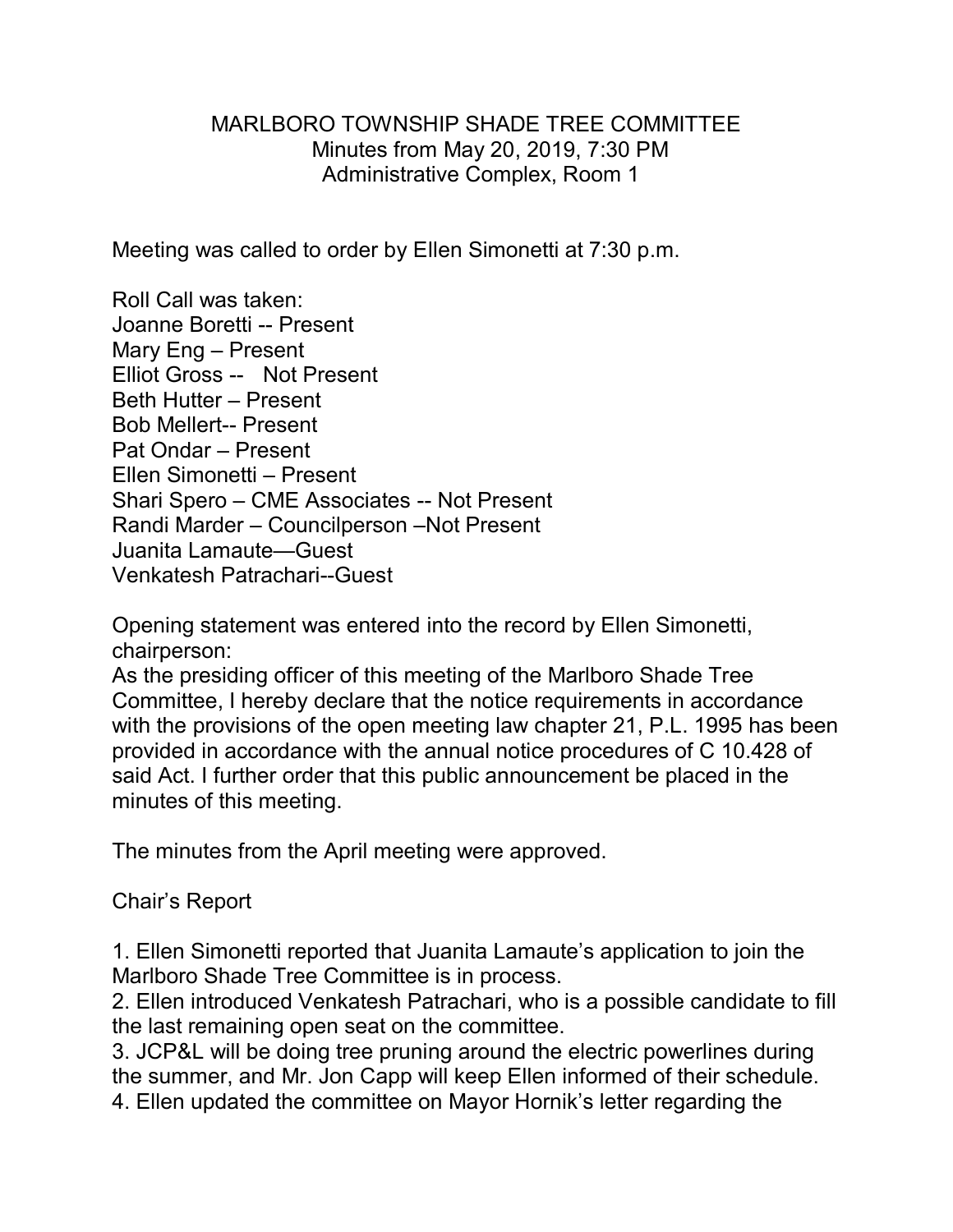township's successful efforts to prohibit a tree chipping service from establishing a location on Tennent Road in an area that is zoned as residential.

5. On Saturday, June 1, an Honor Court will confer the title of Eagle Scout on Joseph Raza, whose project was to construct two rinsing sinks in the Marlboro Community Garden.

6. As of this evening's meeting, the Shade Tree Committee has contributed over 470 hours of volunteer service to the township.

## Old Business

The committee did a post mortem on the Shade Tree Committee's participation in the Memorial Day parade on May 19. Several of the four committee members who participated expressed disappointment with the size of the crowd and the lack of participants in the march. They were grateful to Adam Hutter, Beth's husband, for driving his vintage Chevrolet in the parade as part of the Shade Tree Committee. Mary Eng appreciated the feedback and said that the committee's concerns will be taken into account when planning next year's event.

## New Business

1. Six members of the community garden have volunteered to water the Arbor Day plantings of trees adjacent to the garden.

2. The former Stattle's Market property, now part of the township's Open Space initiative, on the corner of Routes 79 and 520, will officially open as the Marlboro Farm Market on Sunday, June 30, at 11:00 a.m. It will be open for business every Sunday during the growing season. For the grand opening, the Shade Tree Committee will have a table at which literature will be distributed about the benefits of planting trees. 3. Joanne Boretti expressed her concern that many trees in the township are being cut down without the necessary permit. She suggested that this be called to the attention of the Town Council to see what can be done about enforcing this regulation and requiring homeowners to replace trees that have been removed. Joanne agreed to draft a letter to the Town Council on behalf of the Committee and present it at the next meeting.

## Community Garden

1. The pergola project is now complete, except for a final inspection. The